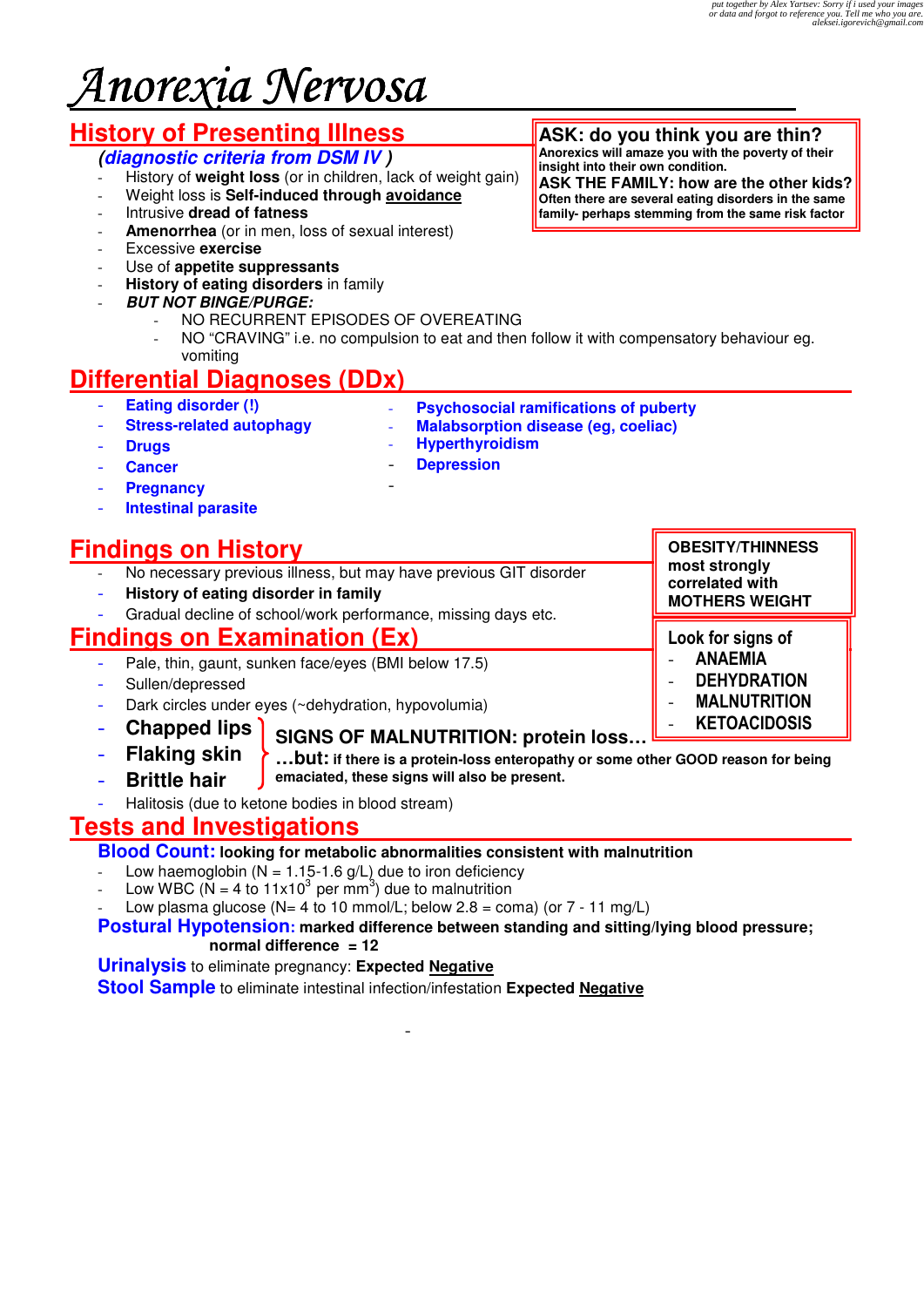# **Management**

According to the 2004 review of the 1990 Mental health Act, anorexia does not fall into the NSW Mental Health Act definition of a mental illness unless the patient suffers a severe disturbance of mood with

#### **By GP:**

- referral to psychiatrist (specialist in eating disorders)
- does the pt require resuscitation, rehydration, nutrient replacement therapy?
- **By Specialist: DEFINITIVE TREATMENT:** 
	- **Nutritional Rehabilitation:**
		- **Dietician** will work with pt. to devise a feeding regime to gain minimum healthy weight
			- **1 st** take **detailed nutritional history** and ask about weight-loss behaviours
			- **INFORM** about dangers of over/under eating, excess exercise, starvation metabolism
			- Then when target weight is reached, a maintenance diet is prescribed

**HOSPITALISATION** may be needed if pt. is emaciated, or there is low compliance,

or a family crisis supervenes.

- **Psychotherapy:** somatic focus must be combined with cognitive behavioural therapy and supportive psychotherapy. Aim is to:
	- understand the personal significance of weight loss;
	- help deal with weight gain;
	- to have her accept and become attuned to her body;
	- to improve her self esteem;
	- to assist her to reintegrate home, school and peer group.

**Treatment must continue for a long period of time even after weight and eating patterns have normalised. Compulsory treatment may be necessary** 

# **Epidemiology**

Mainly **Women ( 10 : 1 ) – TYPE A PERSONALITY is a risk factor Prevalent in cultures where food is plentiful**  (worldwide prevalence = 0.5%; in America 2.3% in females) **Mortality ~ 10% chance every 10 years**  OCDs in >20% of sufferers Anxiety disorders in 65% Depression in 68%

# **Prognosis`**

**The relapse rate** is high (50% in the first year and 90% overall), **the death rate** is 1% per year with 20% dead by 20 years, **the illness lasts around 5 years** on average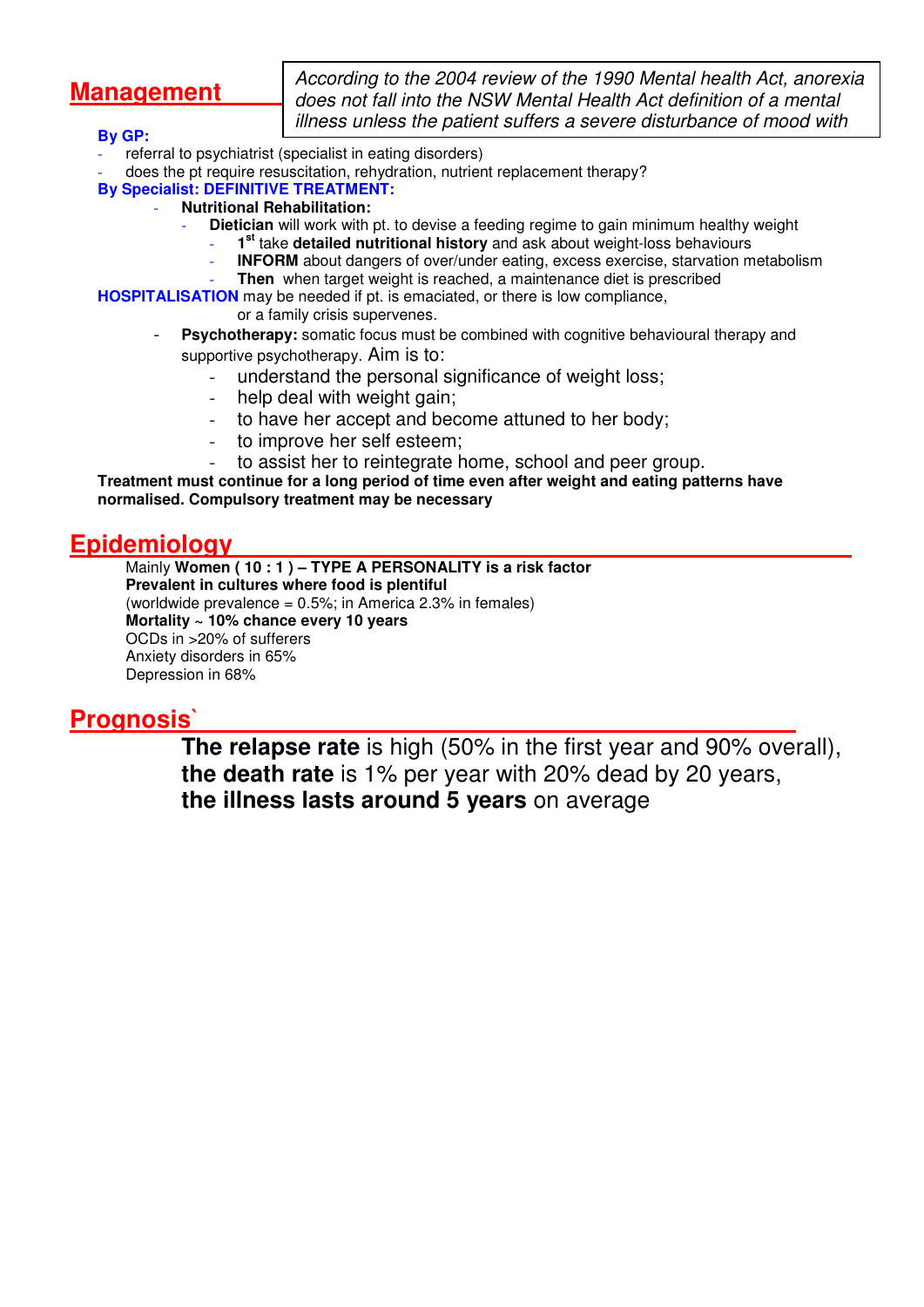# **Biochemistry of weight loss**

#### energy intake of the body is balanced by its energy output ("energy balance equation"):

thus, increasing output or decreasing input will unbalance the equation and force autophagy (where the body uses stores of energy to satisfy its basic metabolic needs)

Energy intake = food intake in kilojoules or calories

# Energy output =

- resting metabolic rate (RMR),
- energy cost of arousal,
- the energy cost of work and activity,
	- thermogenesis (heat production)
		- shivering,
		- non-shivering
		- diet-induced thermogenesis. On eating, there is a specific stimulation of the sympathetic nervous system which leads to thermogenesis.

carbohydrate and protein eaten in excess may also stimulate thermogenesis.

Fat does not elicit thermogenesis.

# **Biochemistry of starvation:**

 **1st order of business: BRAIN NEEDS GLUCOSE; primary source is glycogen in the liver OTHER ORGANS THAT CANT DO WITHOUT GLUCOSE: Testes, Kidney Medulla, Erythrocytes Blood glucose falls by 2/3rds = COMA** eg. in diabetes (all glucose gets bound in cells)

- STEP 1: **GLYCOLYSIS: GLYCOGEN** is catabolised to release a small amount of **glucose** for the brain  **LASTS 1 DAY-**
	- **GLUCONEOGENESIS** occurs: production of glucose out of raw materials eg glycerol - STEP 2: **LIPOLYSIS** occurs: free fatty acids released into bloodstream,
		- to be used in β-oxidation: turn into **AcetylCoA molecules,** then get used in Krebs Cycle
		- KETONE BODIES are produced from AcetylCoA, which the brain can use instead of glucose
			- **FAT LASTS 2-3 MONTHS: longer in fat people**
- STEP 3: **LAST RESORT:**

### **PROTEOLYSIS In MUSCLES occurs to release amino acids for the Kreb Cycle**

(get deaminated and turned into carbon chain skeletons, then slotted in wherever they fit along the cycle; ammonia is released as result) IF BRAIN IS STARVED permanent loss of frontal lobe matter occurs ( !! )



GLUCAGON converts ATP into Cyclic AMP; INSULIN re-converts it into AMP (deactivating it) Cyclic AMP activates the protein kinases which activate glycogenolysis and deactivate glycogen synthesis

# **Basic Sciences**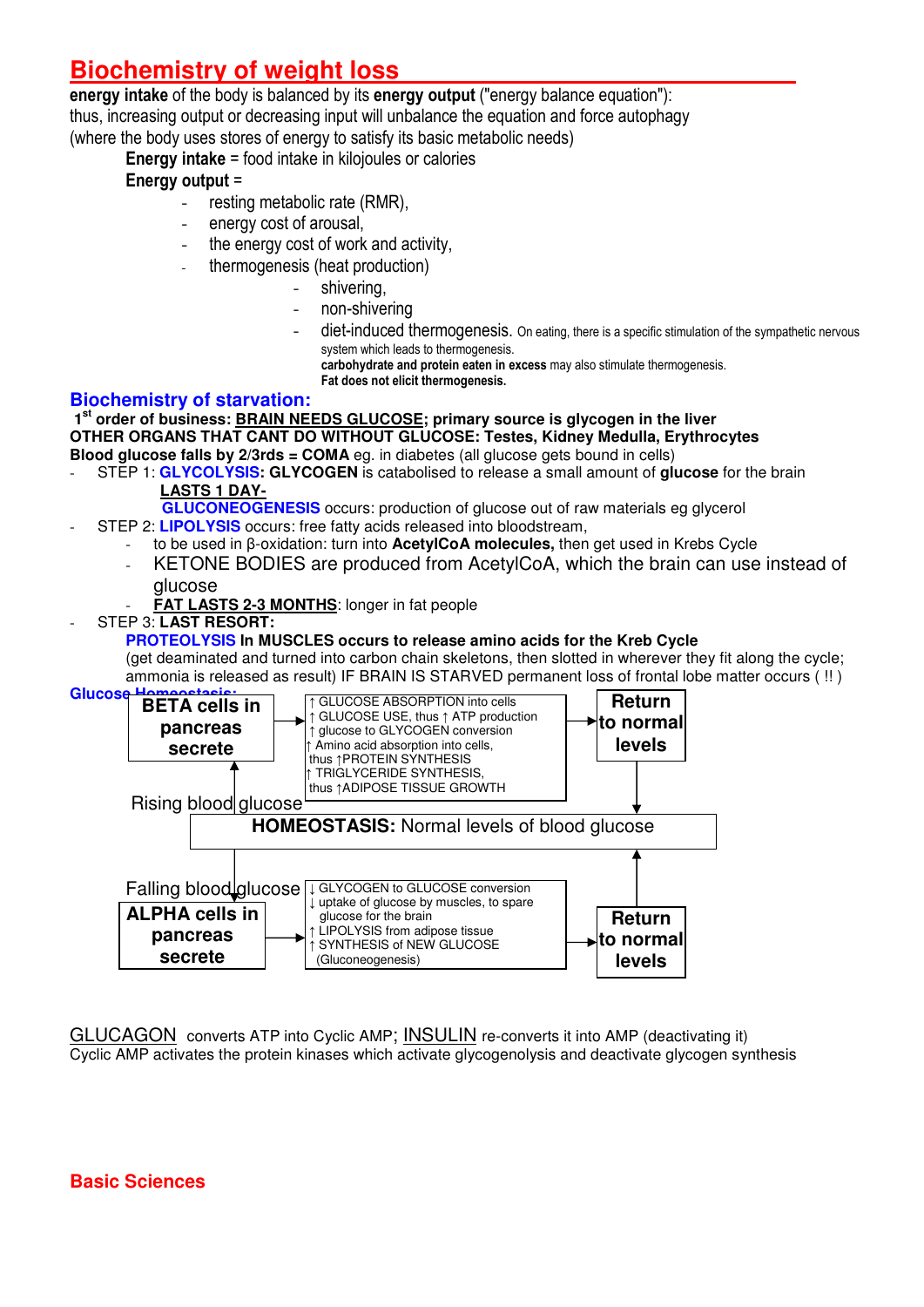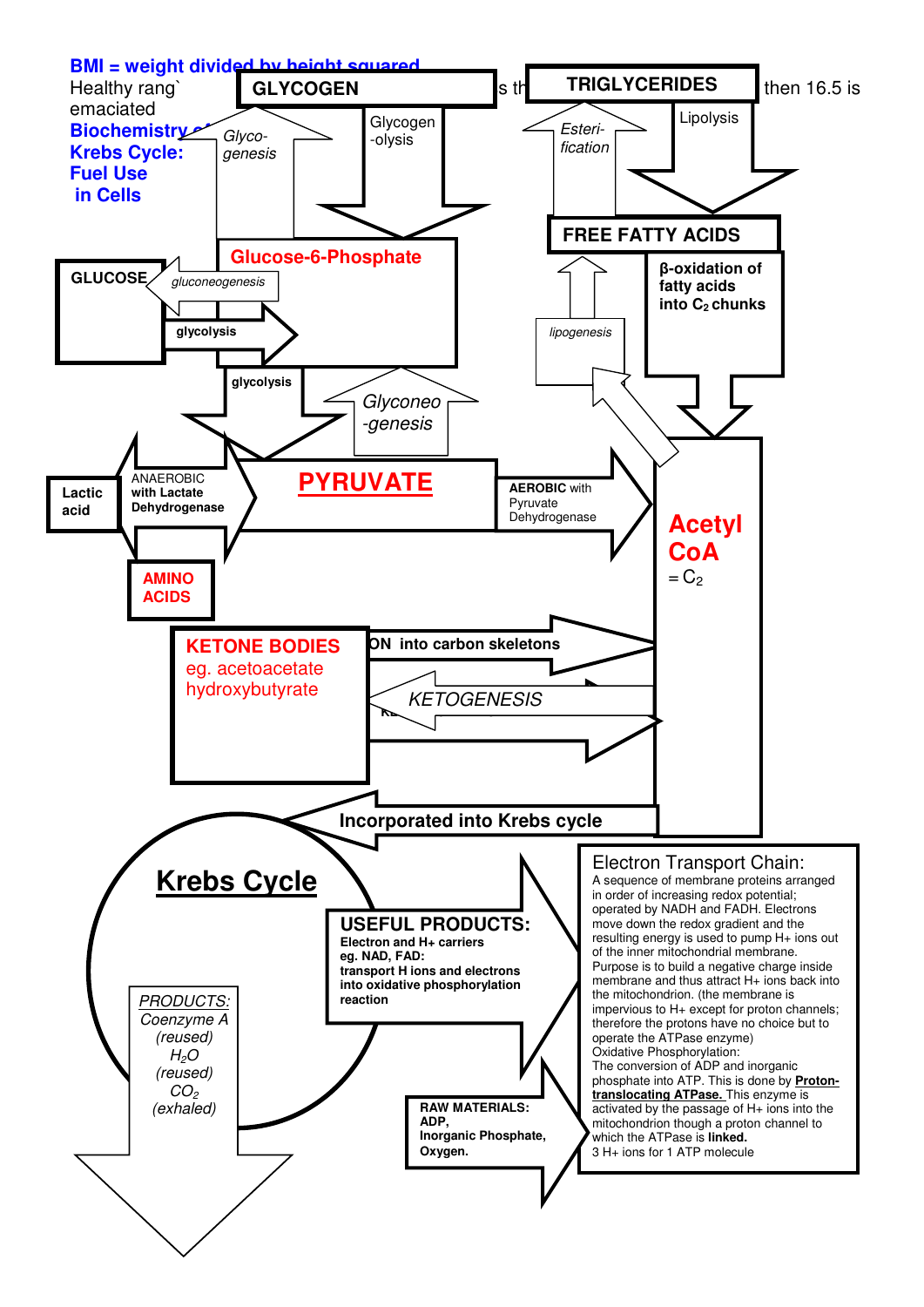

#### **For the Biochemistry Psycho: MITOCHONDRIAL METABOLISM**



The curved arrows are a shorthand way of showing the reactants and products. For example, in step  $\bigodot$  the NAD<sup>+</sup> reacts with isocitrate to produce  $\alpha$ -ketoglutarate, CO<sub>2</sub>, NADH, and H<sup>+</sup>. The last two then leave the site of the reaction.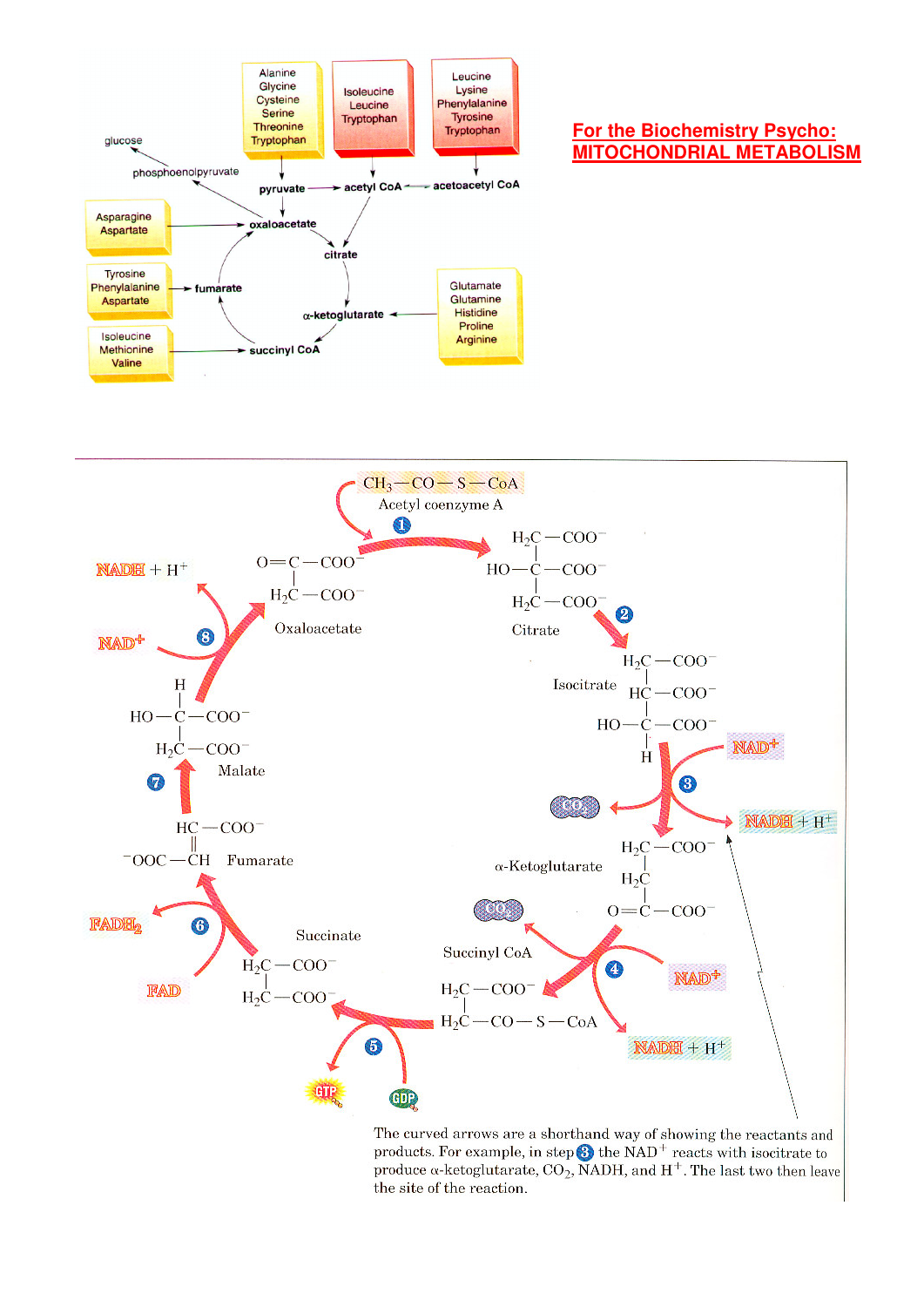### **FUNCTIONAL GIT ANATOMY PBL 1**

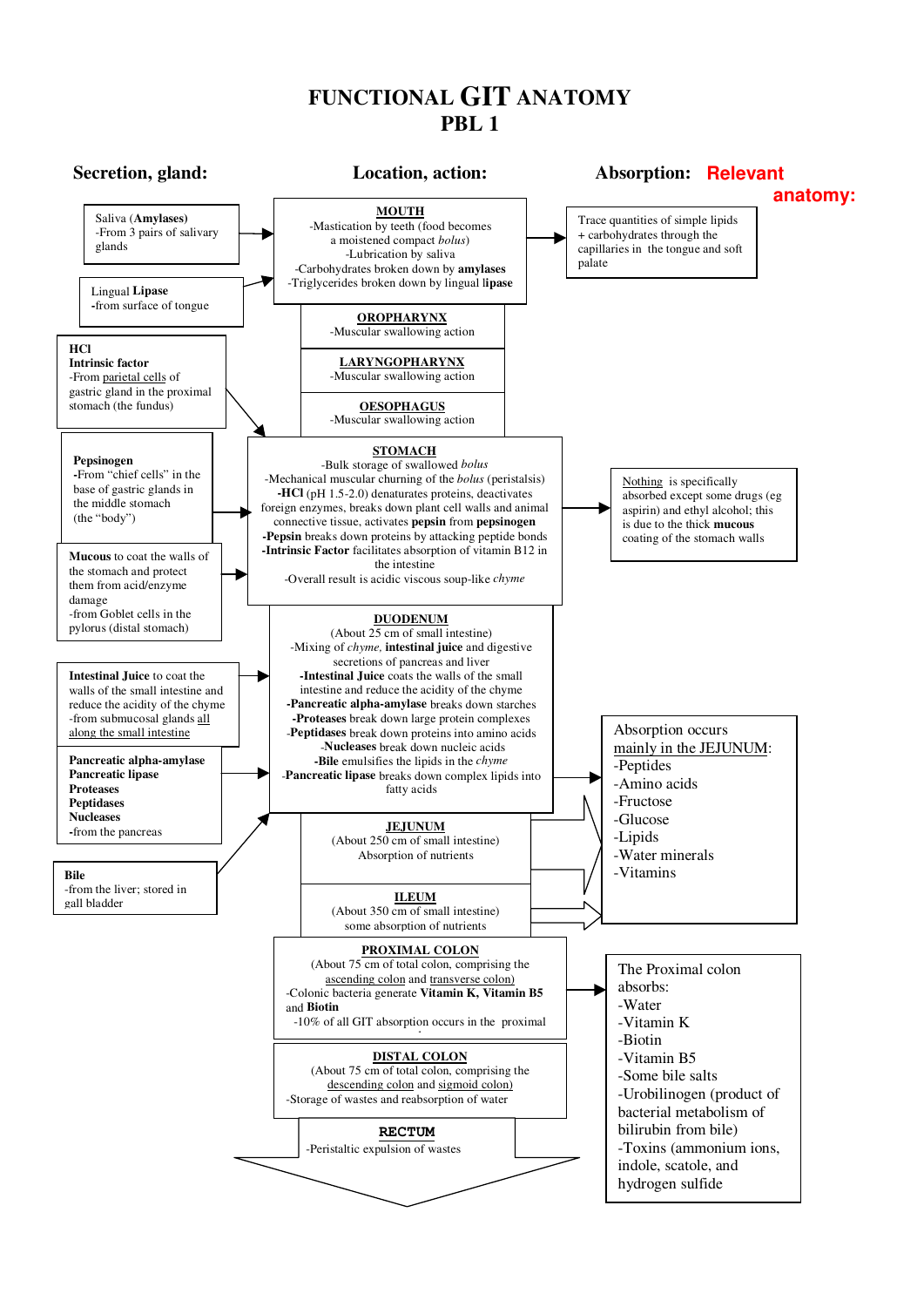